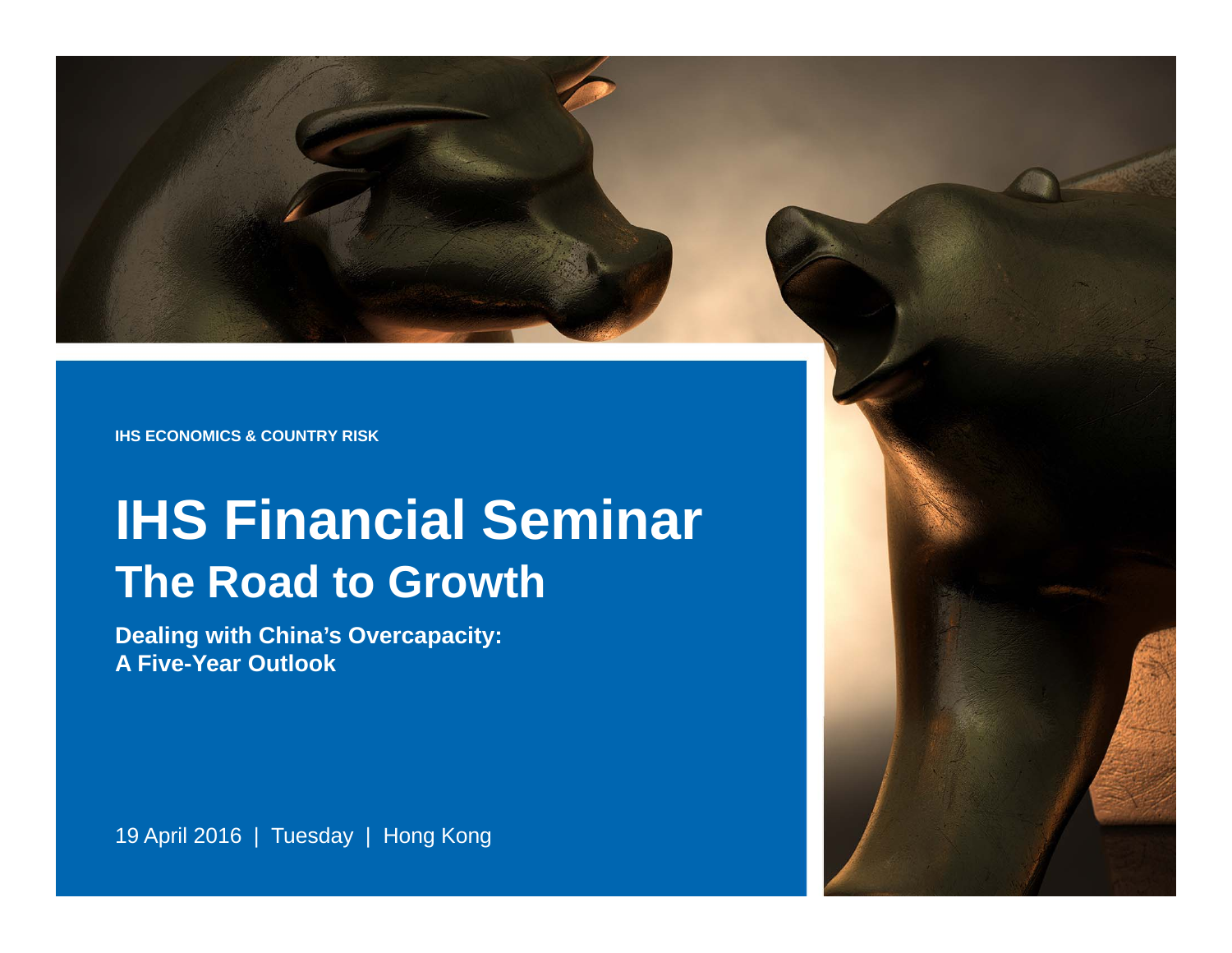THE SOURCE for Critical Information and Insight<sup>"</sup>



IHS FINANCIAL AND CAPITAL MARKETS

## **CHINA'S NEW ENERGY REALITY**

Oversupply as Catalyst for Reforms

**Xizhou Zhou,** Senior Director +86 10 6533 4536, Xizhou.Zhou@ihs.com

© 2016 IHS. ALL RIGHTS RESERVED.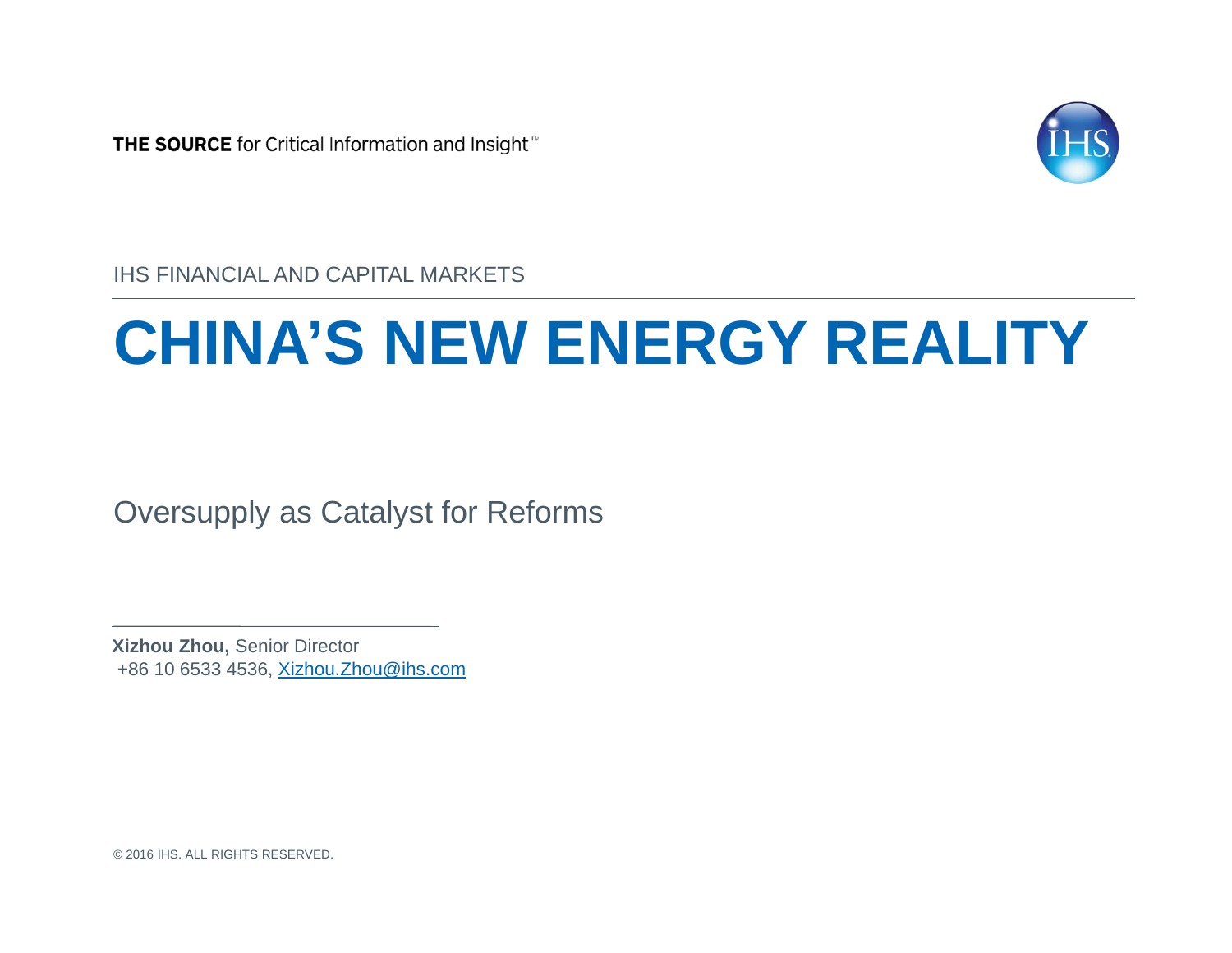

#### **Key implications**

- **China's economic restructuring leads to hard landing for energy.** This has had a major dampening impact on energy demand, as industry accounted for a majority of the country's energy consumption.
- **Oversupply in China has spilled over into the international market.** The oversupply that had been creeping up on China's energy markets emerged dramatically in 2015. Exporters targeting China must reset their expectations.
- **Low prices and oversupply are the catalyst for market reforms.** Across all sectors, the government has sought to push out further reforms in a period when participants are more willing to embrace change. Low fuel prices have reduced the risk of spikes from tentative moves toward more market-based pricing and highlighted inefficiencies in incumbent state-owned enterprise suppliers.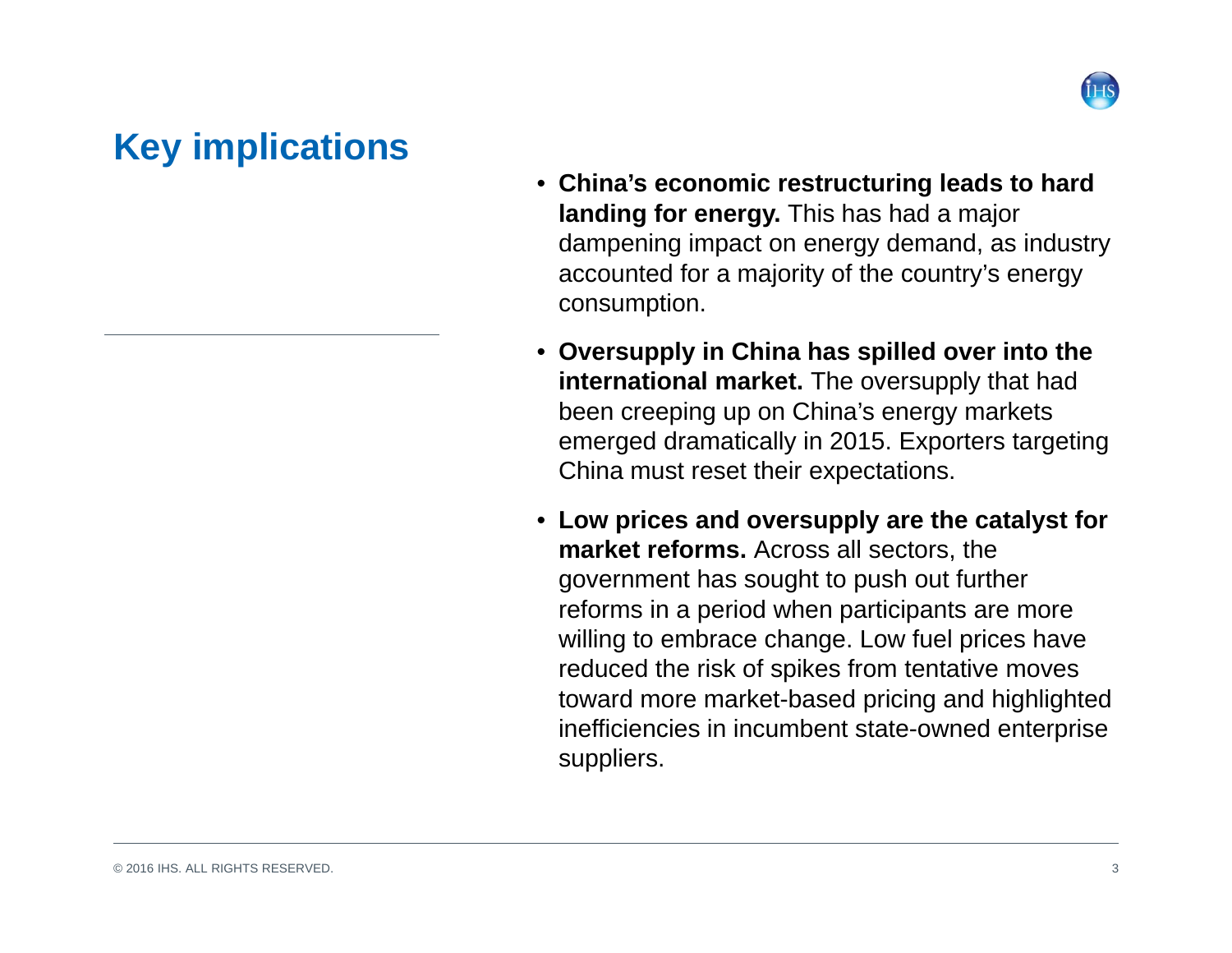

# **Changes in economic structure and growth have affected energy demand**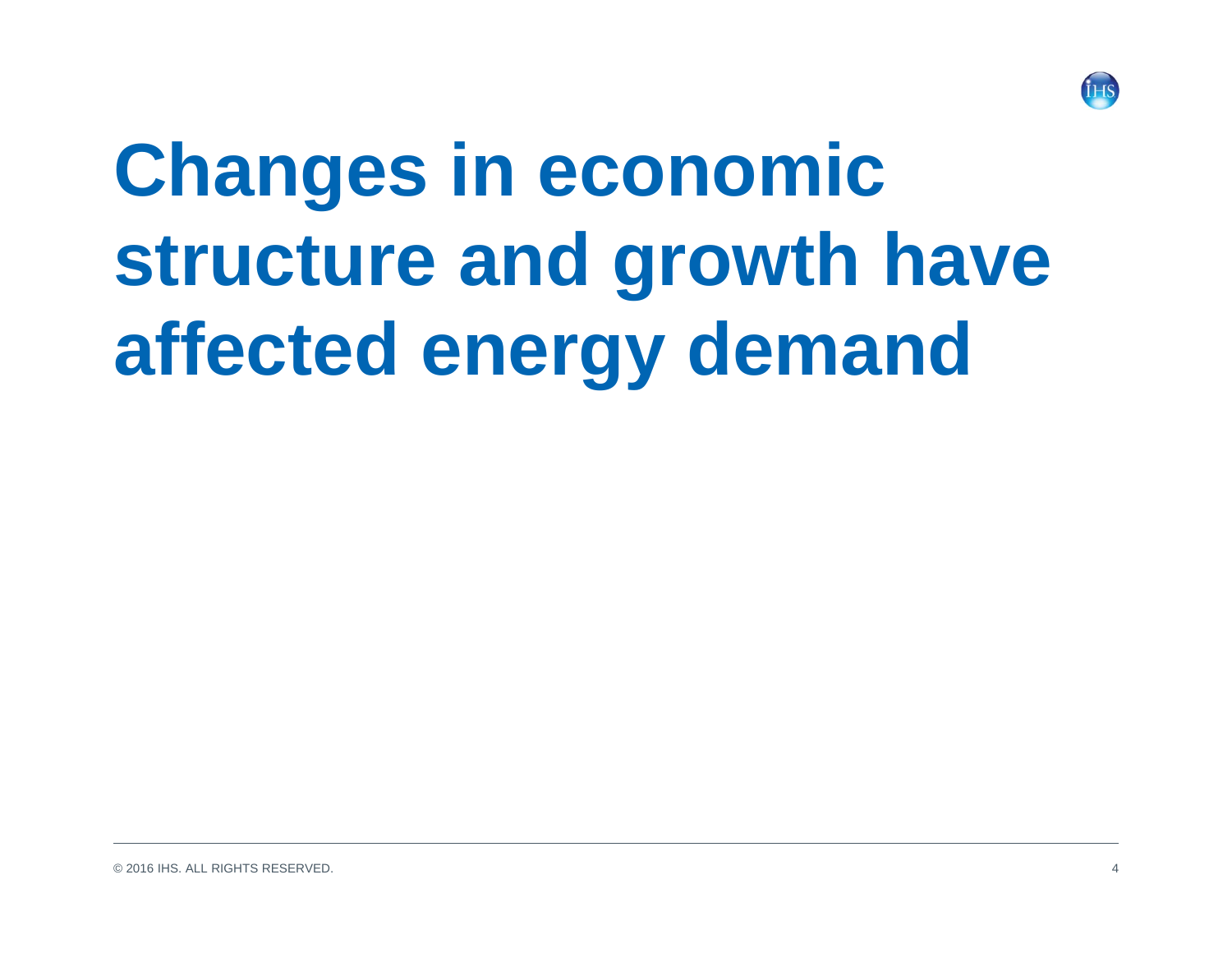

#### **The heavy industrial "hard landing" has an outsize impact on power consumption**

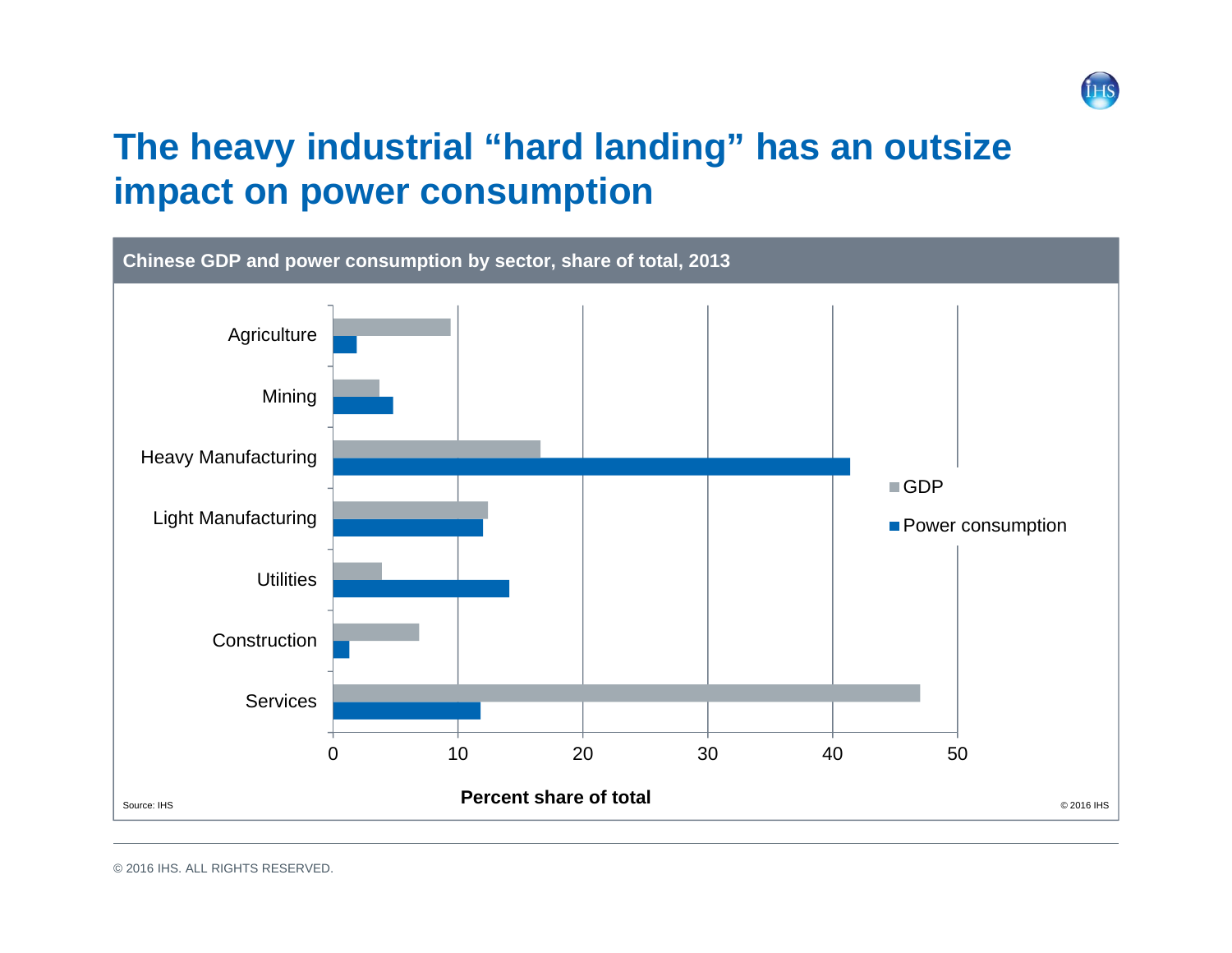

#### **10 provinces experienced power demand contraction**



© 2016 IHS. ALL RIGHTS RESERVED.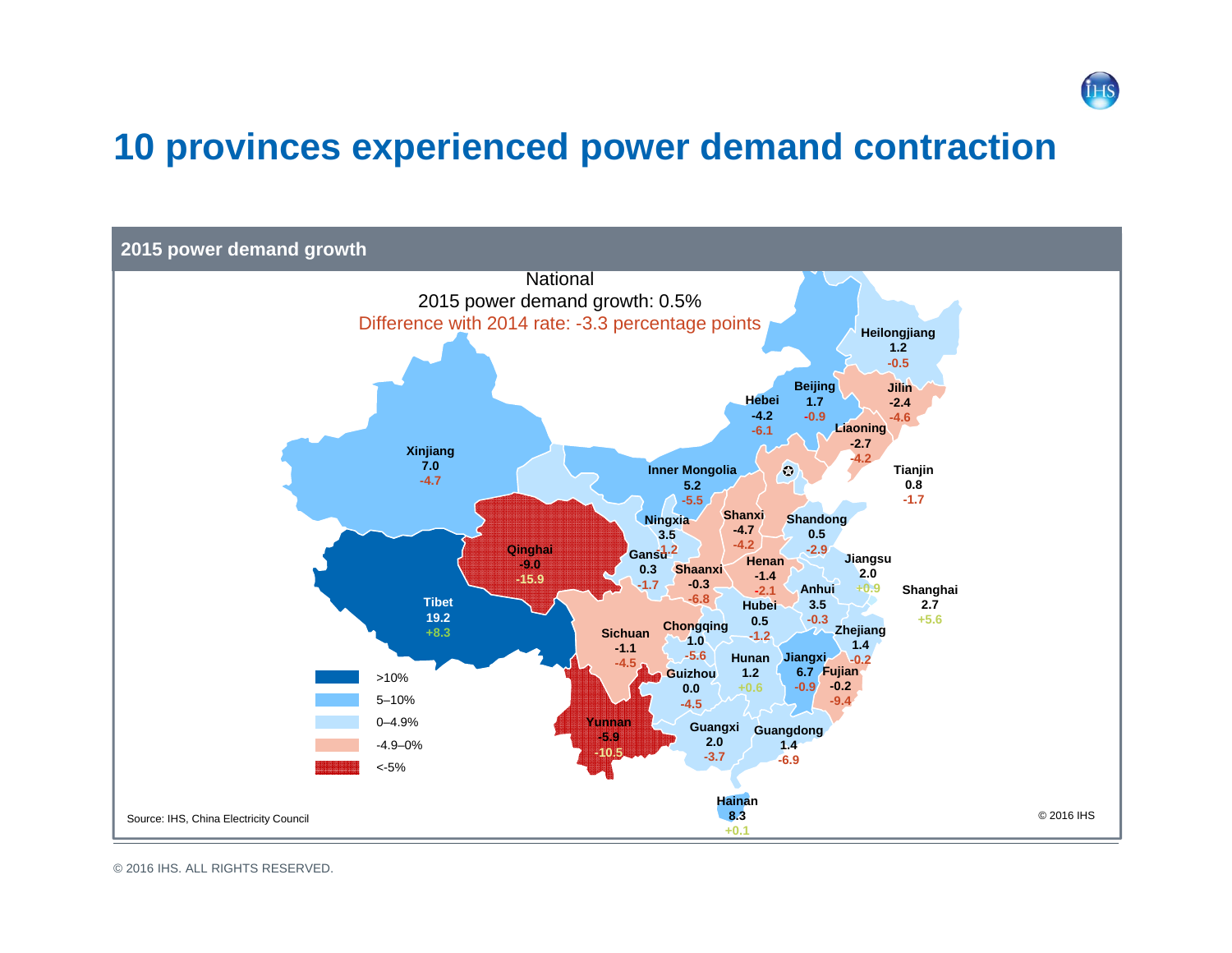

#### **Nationwide system reserve margin has reached an alltime high**

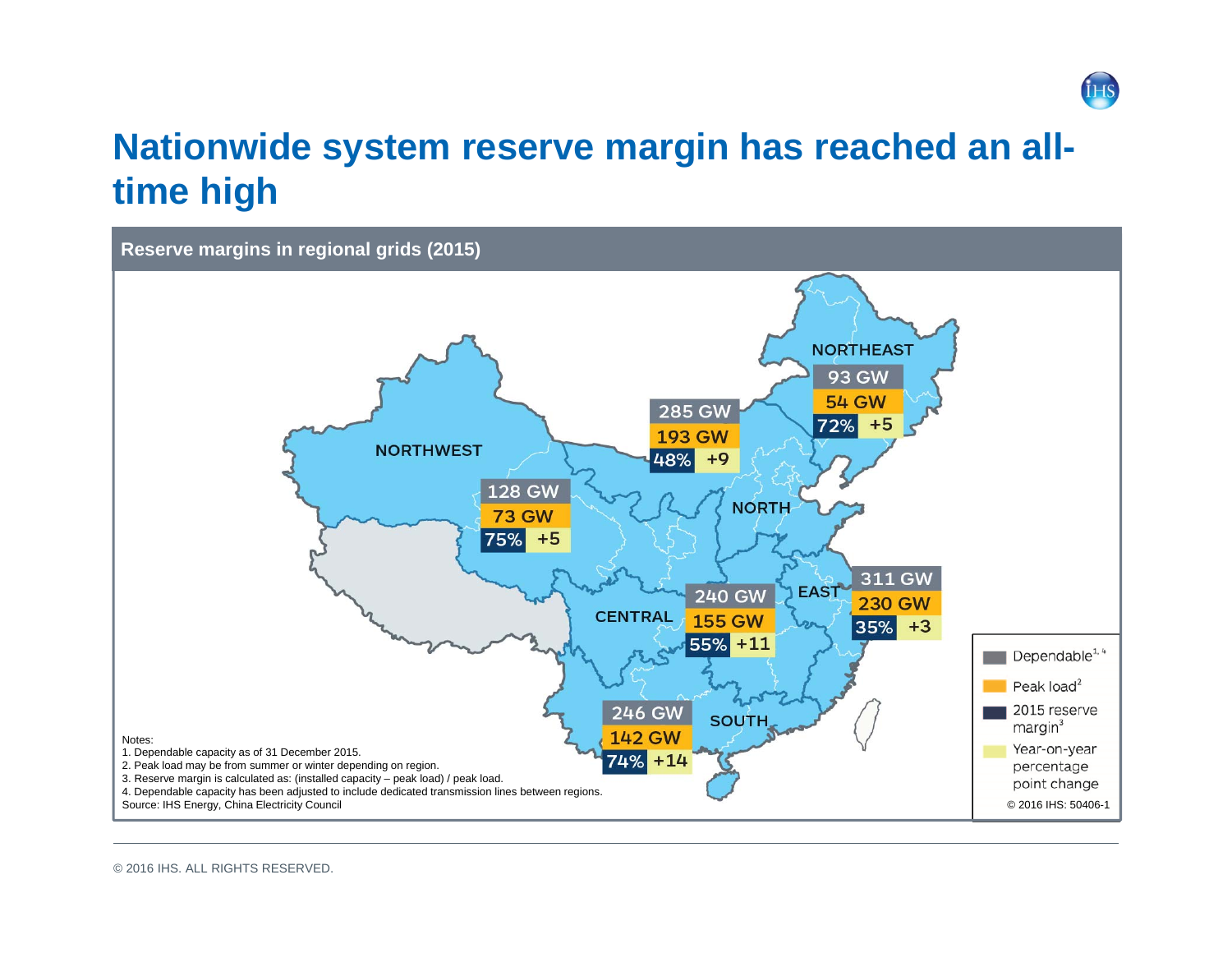

#### **Coal oversupply continued, with Qinhuangdao FOB price further down 27% in 2015**

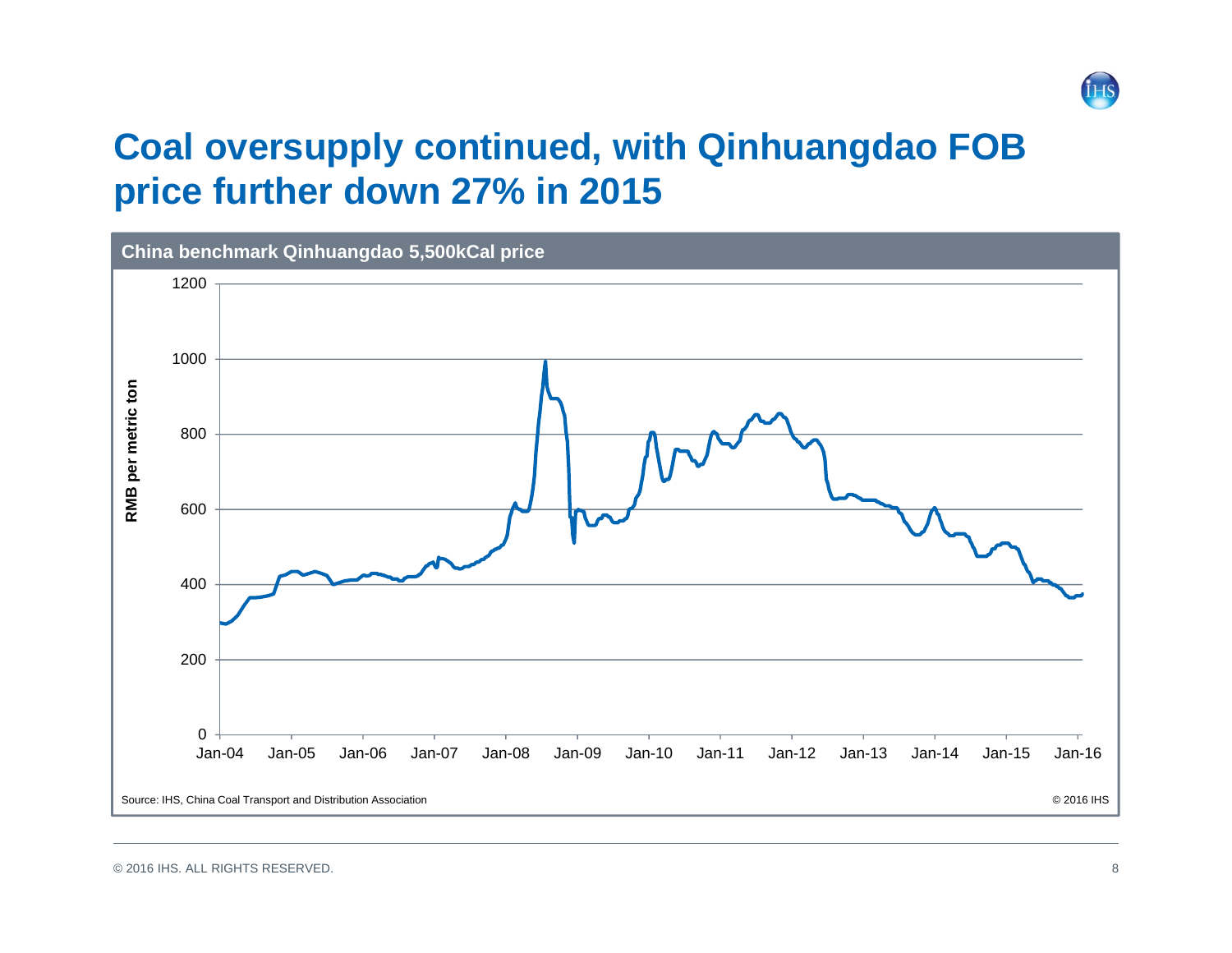

#### **Coal imports have contracted two years in a row and will likely continue to in the future**

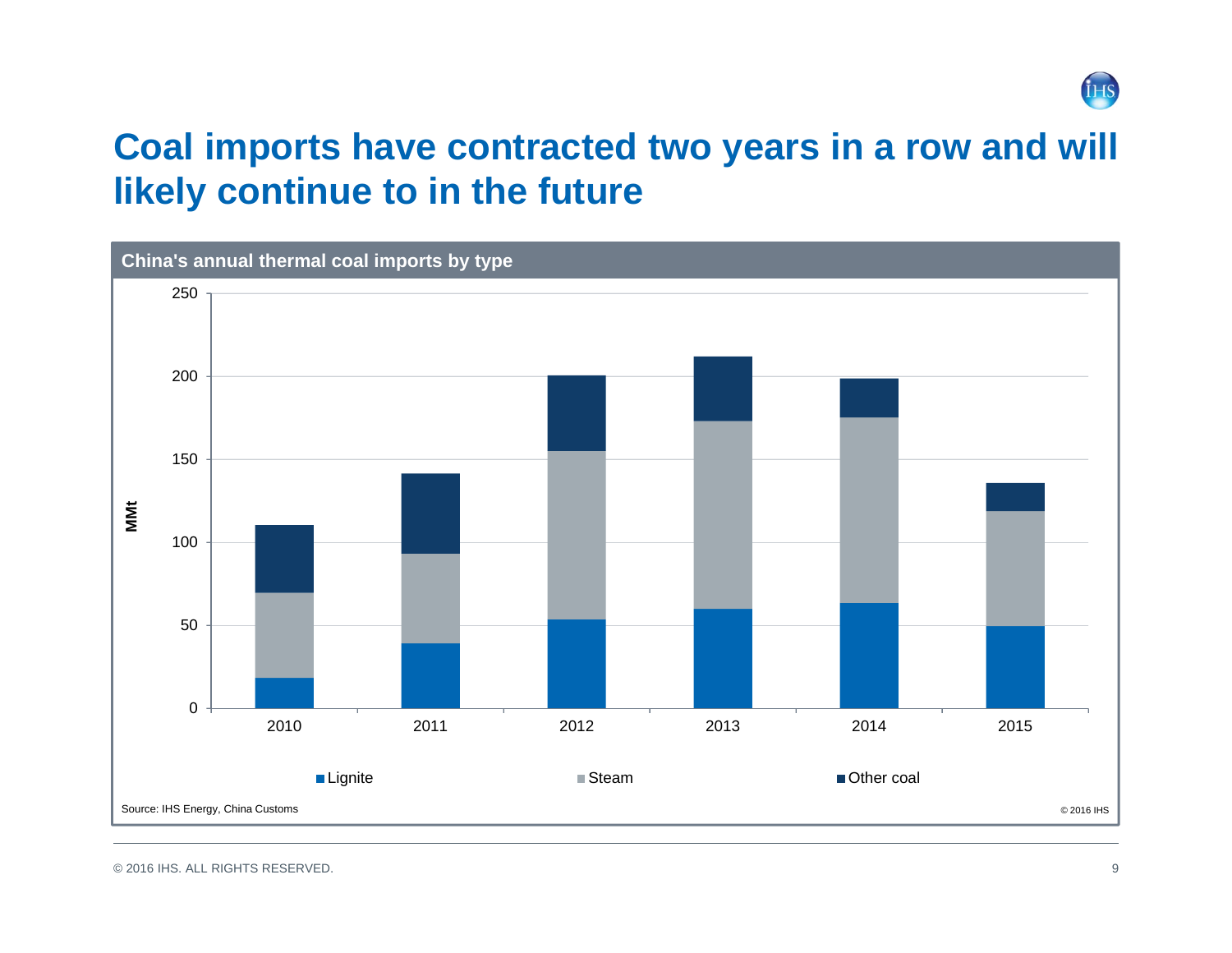

#### **Gas demand growth fell to 2.4% in 2015, affecting both imports and domestic supply**

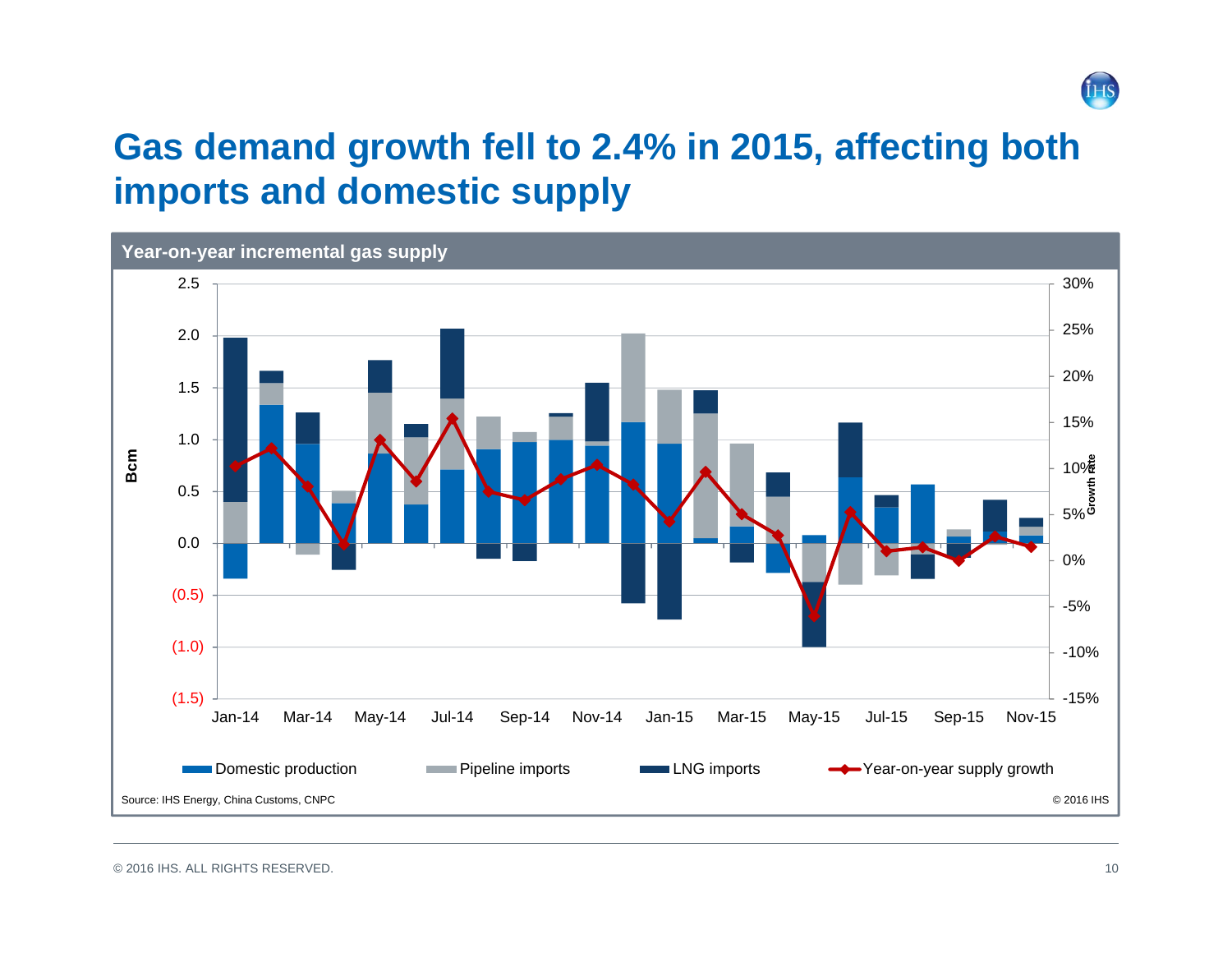

#### **China has taken in LNG imports 6 MMt below contracted volumes owing to demand growth deceleration**

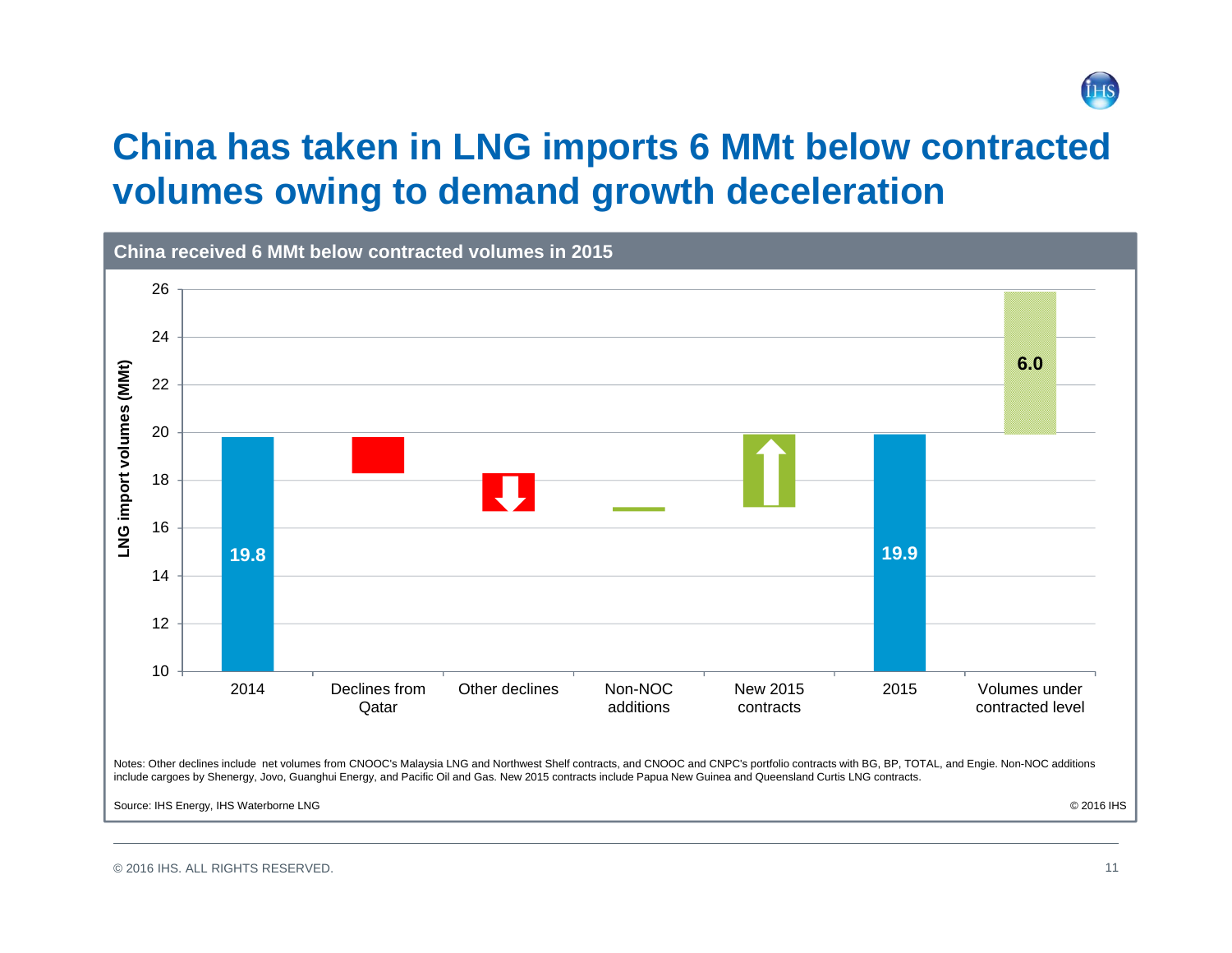

## **Oversupply as a catalyst for market reforms**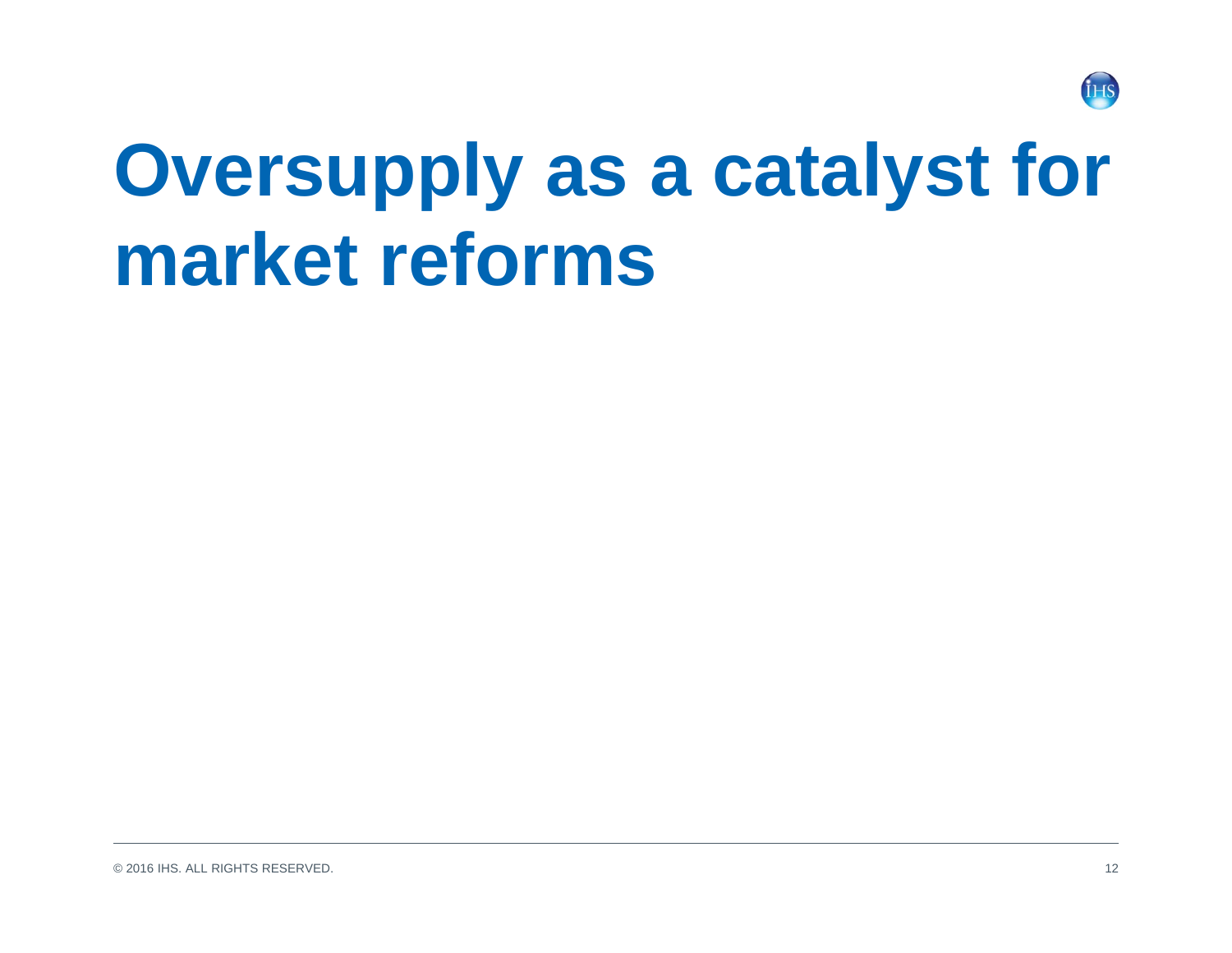

### **Weak fuel prices present a fertile environment for reforms**

- **A series of energy market reforms are targeting different parts of the value chain.** 
	- Low fuel cost provides an important opportunity for policymakers to start on **power wholesale and retail market reform**.
	- **Upstream sector** opening will create new opportunities for non-NOCs, while continuing to support the NOCs amid the low oil price environment.
	- **Third party access and midstream unbundling** has already started, but drastic changes will take time.
	- **Oil and gas market reform is closely related to the reform of state-owned enterprises.** Mixed ownership has been one of the most acceptable measures for different stakeholders.
- **Reforming the Chinese energy market is a complex process that requires coordination among different stakeholders**. Reform objectives include securing energy supply, promoting investment, improving operational efficiency, and maintaining market stability. The prioritization of each depends on market conditions and stakeholders involved.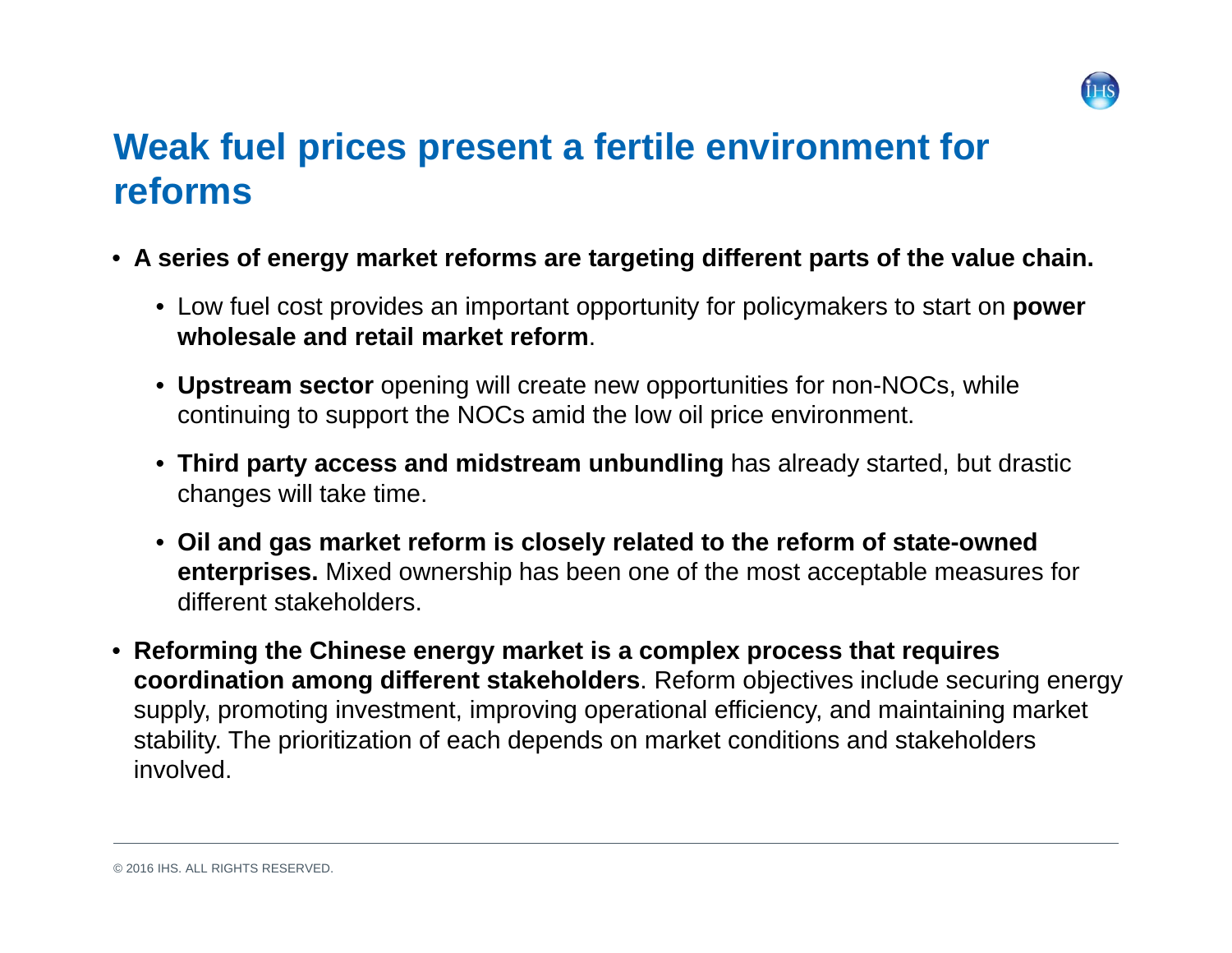

#### **A series of reform documents represent a holistic approach to power market reforms**

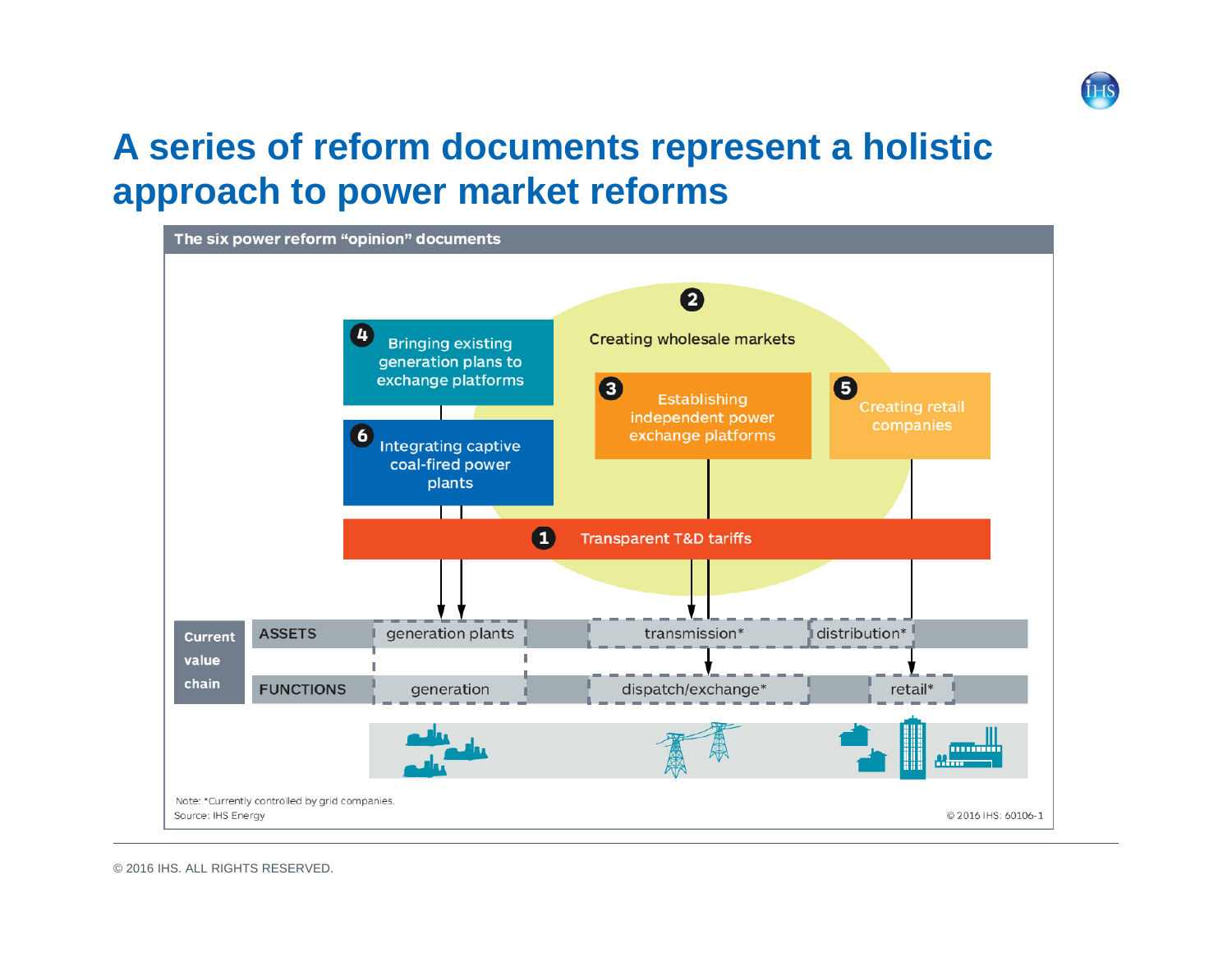

#### **The China's power market structure will be significantly altered following power market reforms**

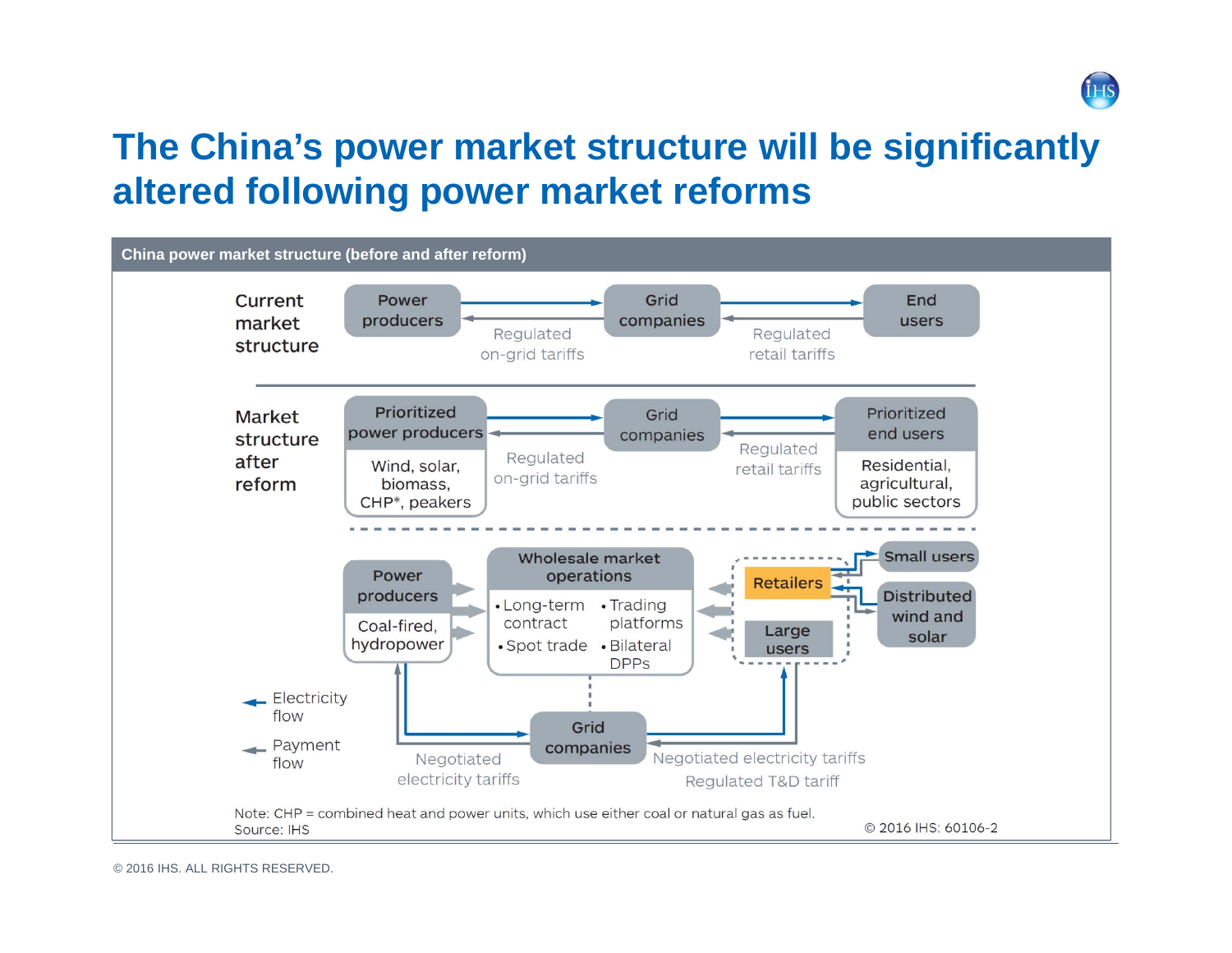

#### **Multiple reforms are ongoing along the oil and gas value chain, with varying levels of progress**

|                                 |                                                          |                                                                             | Citygate                                           |
|---------------------------------|----------------------------------------------------------|-----------------------------------------------------------------------------|----------------------------------------------------|
|                                 | <b>Upstream</b>                                          | <b>Midstream</b>                                                            | <b>Downstream</b>                                  |
| <b>NOC</b>                      | NOC reform;<br>Mixed-ownership                           | NOC reform;<br>Mixed-ownership;<br><b>Potential midstream</b><br>unbundling | NOC reform;<br>Mixed-ownership                     |
| Non-<br><b>NOCs</b>             | <b>Exploration and</b><br>production licensing<br>system | Third party access                                                          | <b>Crude import licensing</b>                      |
| <b>Fiscal</b><br>and<br>pricing | Tax adjustment;<br>Subsidies adjustment                  |                                                                             | Oil and gas trading platforms<br>Price adjustments |
|                                 |                                                          |                                                                             |                                                    |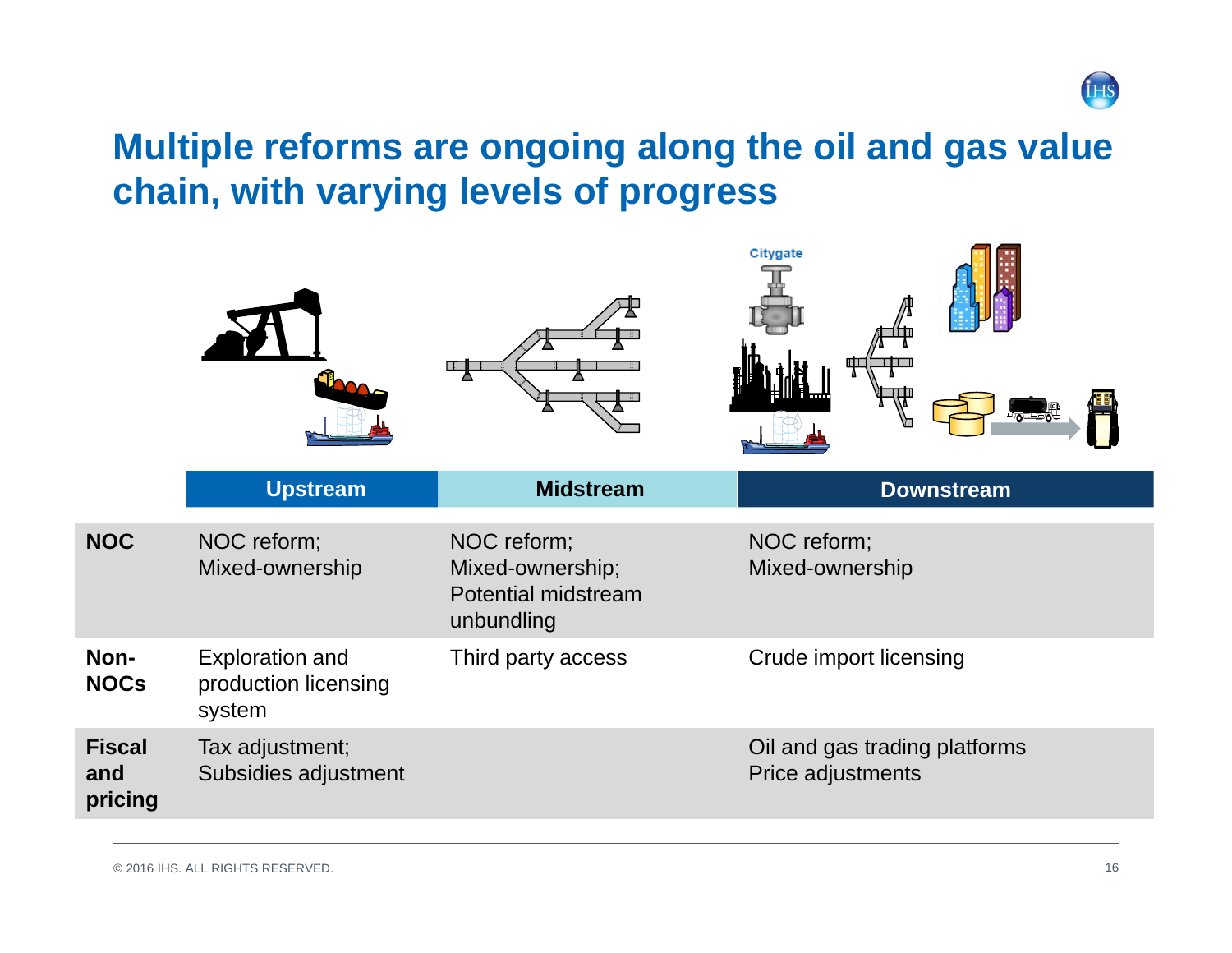

#### **NOC reforms are only part of the broader SOE reforms**

September 2015, "Guideline for deepening the state-owned enterprises' reform" (深化 国有企业改革的指导意见):

- The state should be the controlling equity holder for SOEs in key strategic sectors.
- The mixed-ownership model will continue.
- SOEs will need to turn in more profit to the state.
- State investment and operation companies (国有资本投资运营公司) will be established NOC

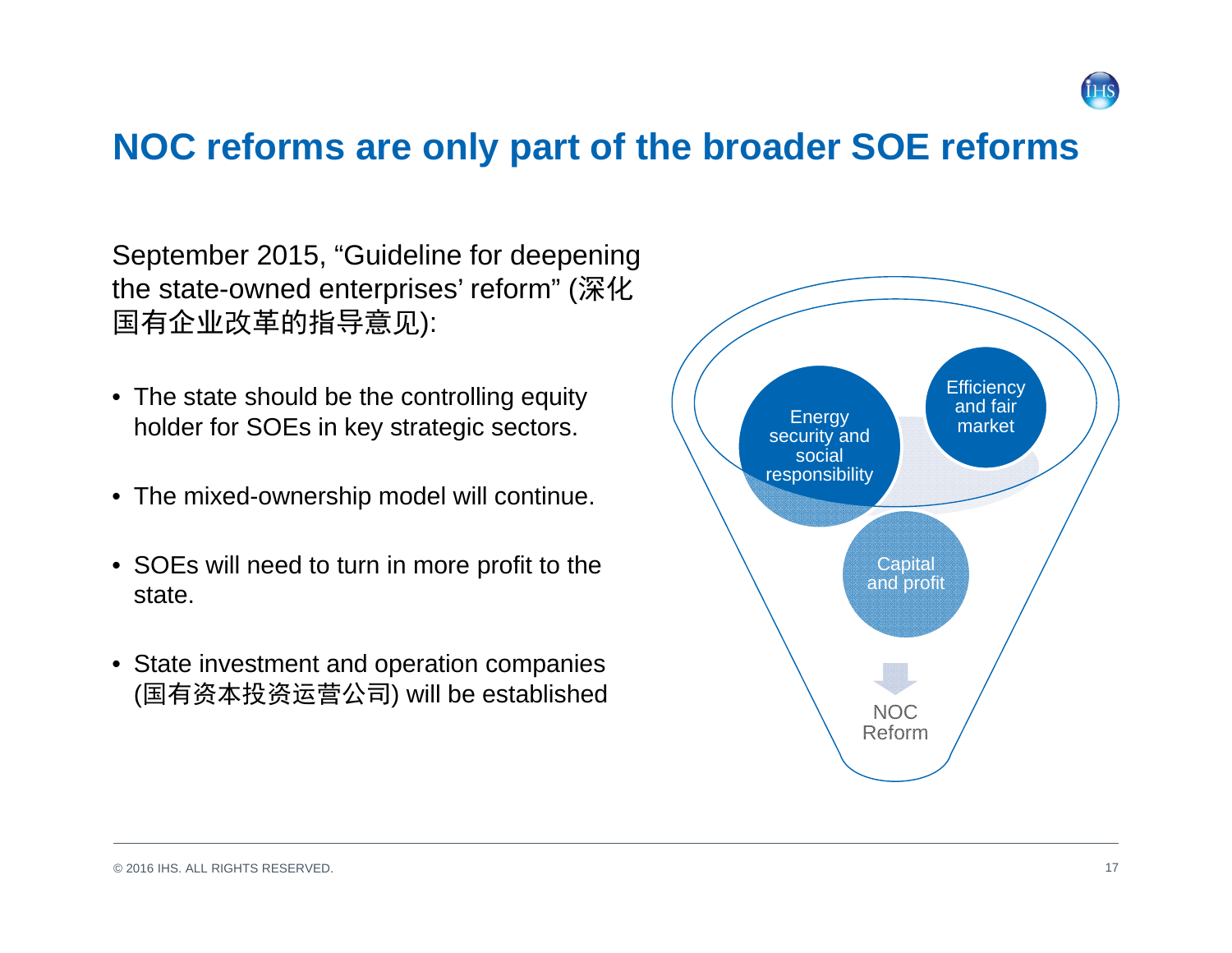

#### **Upstream: Six conventional blocks opened to non-NOCs with modest market response**

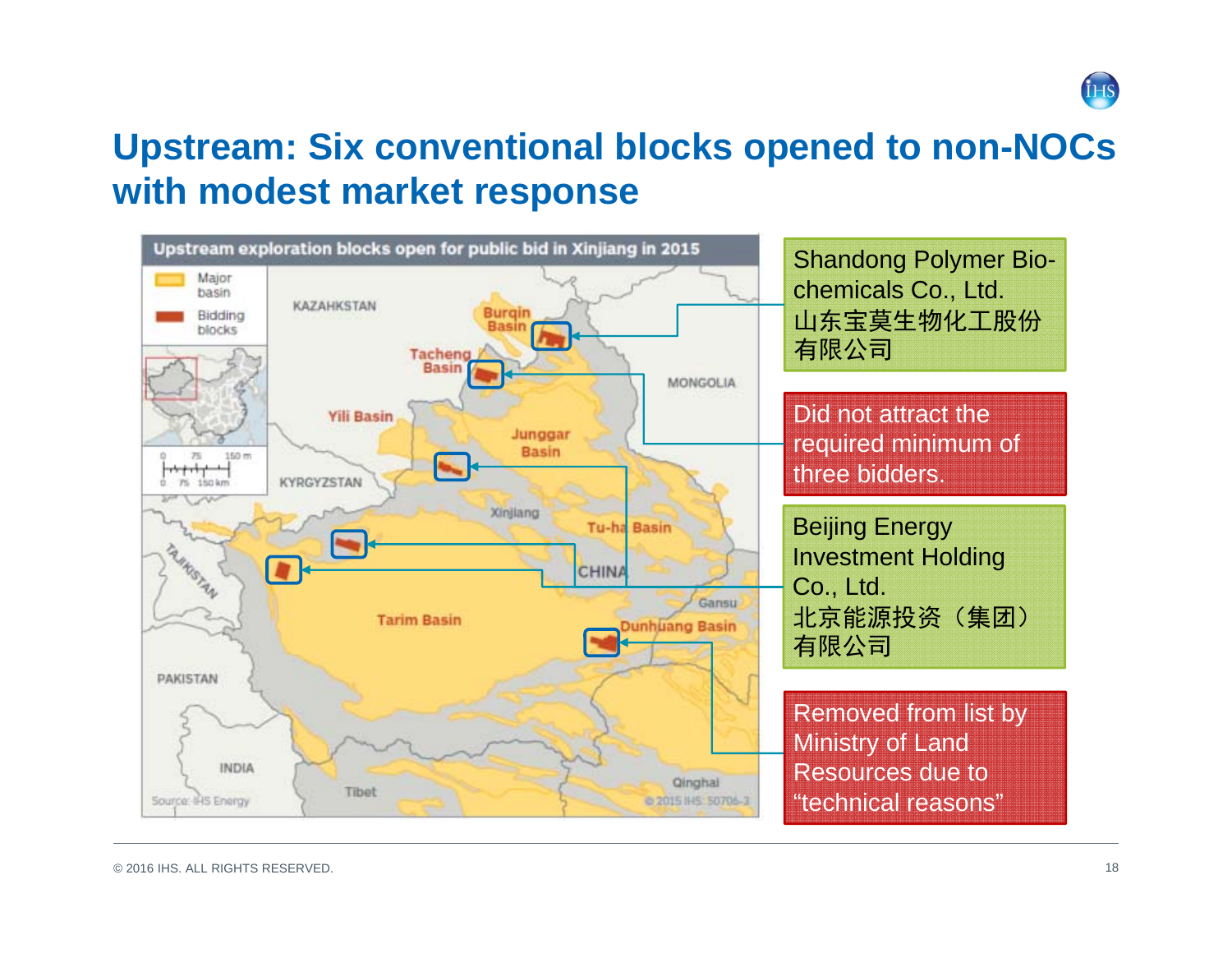

#### **Mixed-ownership has become an acceptable reform direction for many different market players**

|                    | 2012                                               |                                                                                      | 2013                                                                                |                                                                                | 2014                                                                                              |                                                             | 2015                                                                                          |  |
|--------------------|----------------------------------------------------|--------------------------------------------------------------------------------------|-------------------------------------------------------------------------------------|--------------------------------------------------------------------------------|---------------------------------------------------------------------------------------------------|-------------------------------------------------------------|-----------------------------------------------------------------------------------------------|--|
| Upstream           | <b>CNPC</b><br>upstream JV<br>"Yan'an"             | <b>CNPC</b><br><b>CNPC</b><br>upstream JV<br>upstream JV<br>"Hongshan"<br>"Jin Gebi" |                                                                                     |                                                                                | <b>Sinopec</b><br>upstream JV<br>"Xinchun"                                                        |                                                             |                                                                                               |  |
| Midstream          | <b>CNPC</b><br>West-East<br>pipeline III<br>assets |                                                                                      | <b>CNPC</b> equity of its<br>West-East pipeline I<br>and II assets'<br>western part | <b>CNPC</b> looked for<br>buyers for its<br><b>Eastern Pipeline</b><br>Company |                                                                                                   |                                                             |                                                                                               |  |
| <b>Downstream</b>  |                                                    |                                                                                      |                                                                                     | Sinopec mixed-<br>ownership reform<br>sold 30% of its<br>sales company         |                                                                                                   | <b>CNPC JV in</b><br>Xinjiang for<br>sales and<br>marketing | <b>CNPC JV with</b><br><b>Guanghui Energy</b><br>Co. Ltd. in<br>marketing and<br>sales sector |  |
| <b>Oil service</b> |                                                    |                                                                                      | <b>Sinopec</b><br>Engineering<br>(Group) Ltd. for<br>downstream EPC<br>went public. | Sinopec oilfield<br>service sector<br>went public by<br>reverse merger.        | <b>Sinopec oilfield</b><br>equipment<br>manufacturing sector<br>went public by reverse<br>merger. |                                                             |                                                                                               |  |

**NOCs**: Increase investment while maintaining the operator roles. **Non-NOCs**: Access to unprecedented opportunities to invest in oil and gas assets **Local governments**: Higher tax payment and improved local employment from JVs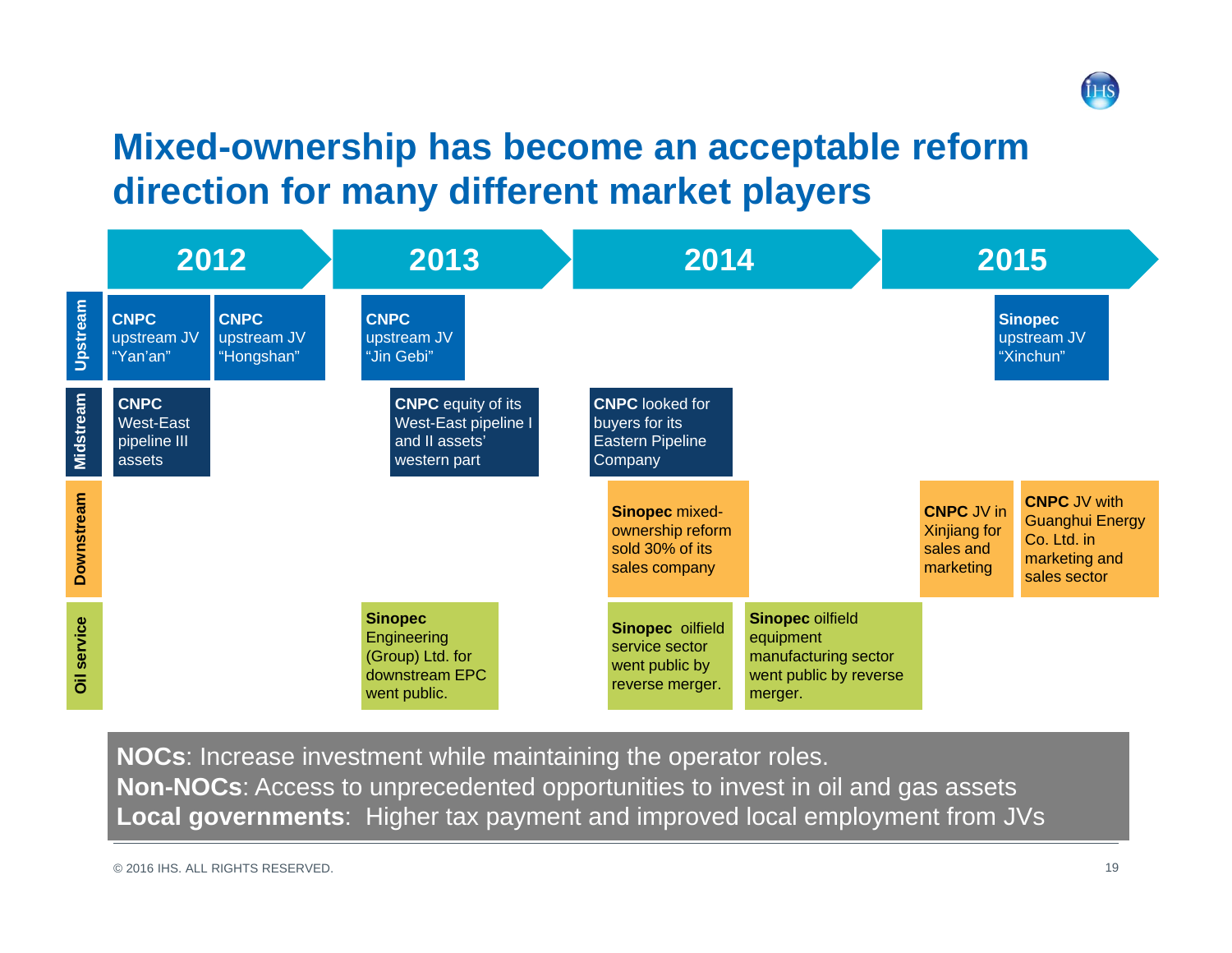

#### **Midstream: Independent pipeline operator(s) under discussion**

#### **What will it include?**

- Long-distance gas transmission will almost certainly be included, but will still be majority state-owned.
- LNG terminals and gas storage facilities are more difficult to break off because more players are involved.
- Provincial-level transmission and local distribution networks are not the current focus.

#### **What will the ownership structure look like?**

- The new company could own and operate all midstream gas infrastructure.
- Alternatively, it could only control system operations, allowing companies to maintain ownership while freely allowing others to access midstream infrastructure.

**?**

•Midstream unbundling, legally or physically, can take a long time to be truly effective. **In our base case, an independent national pipeline company takes shape only towards the end of this decade.**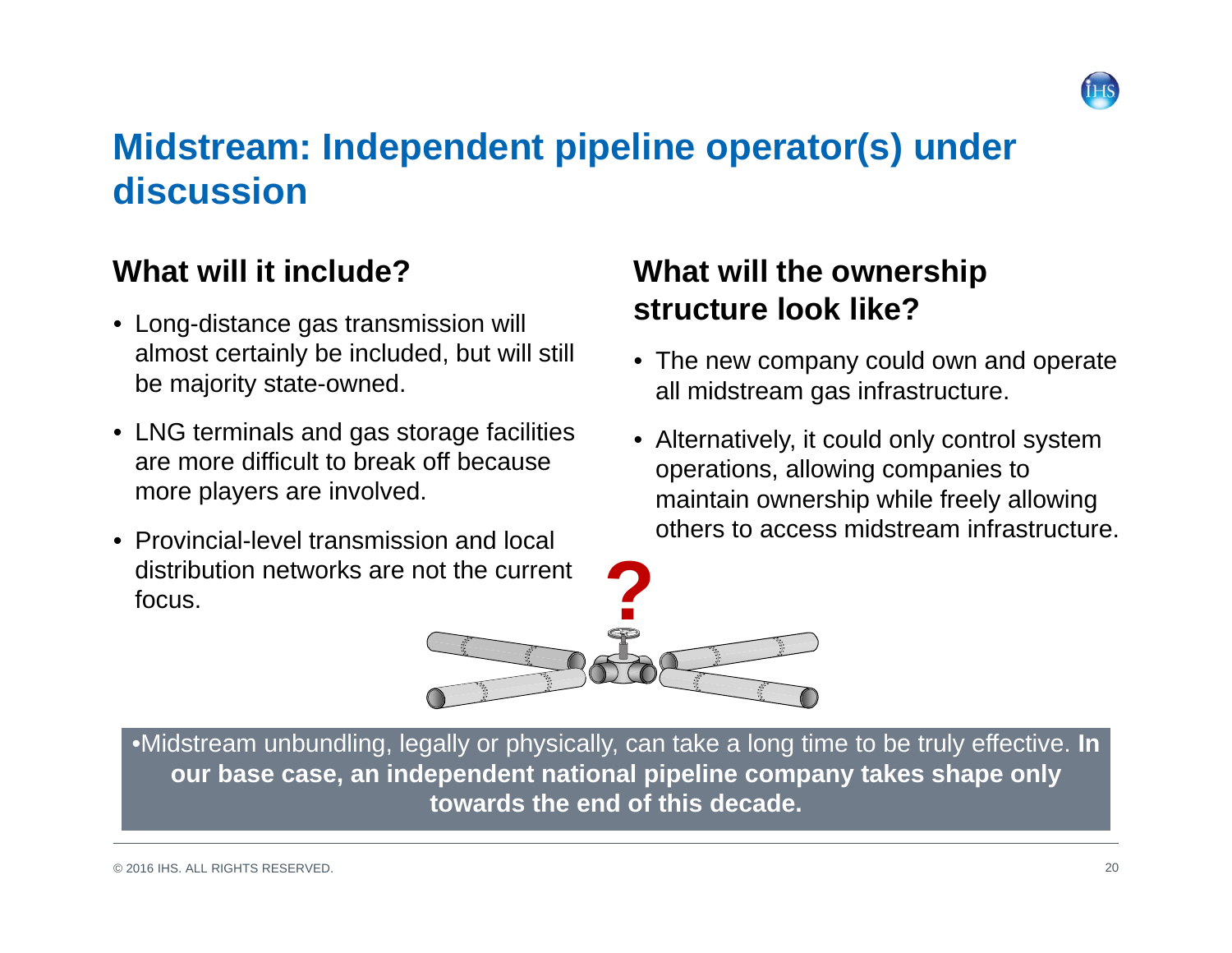

### **Reforms must balance the interests of a multitude of market participants and governmental entities**

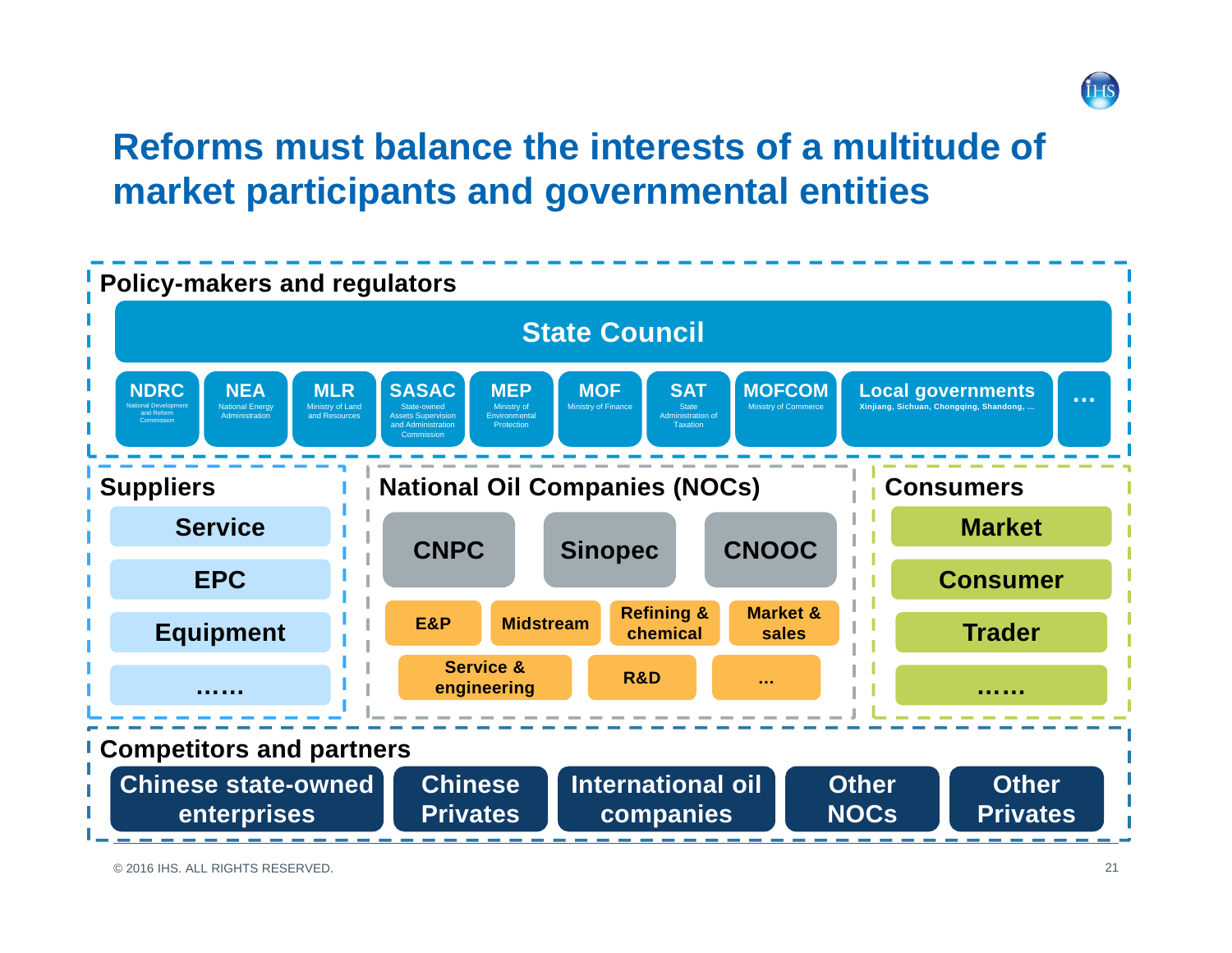

## **Q & A**